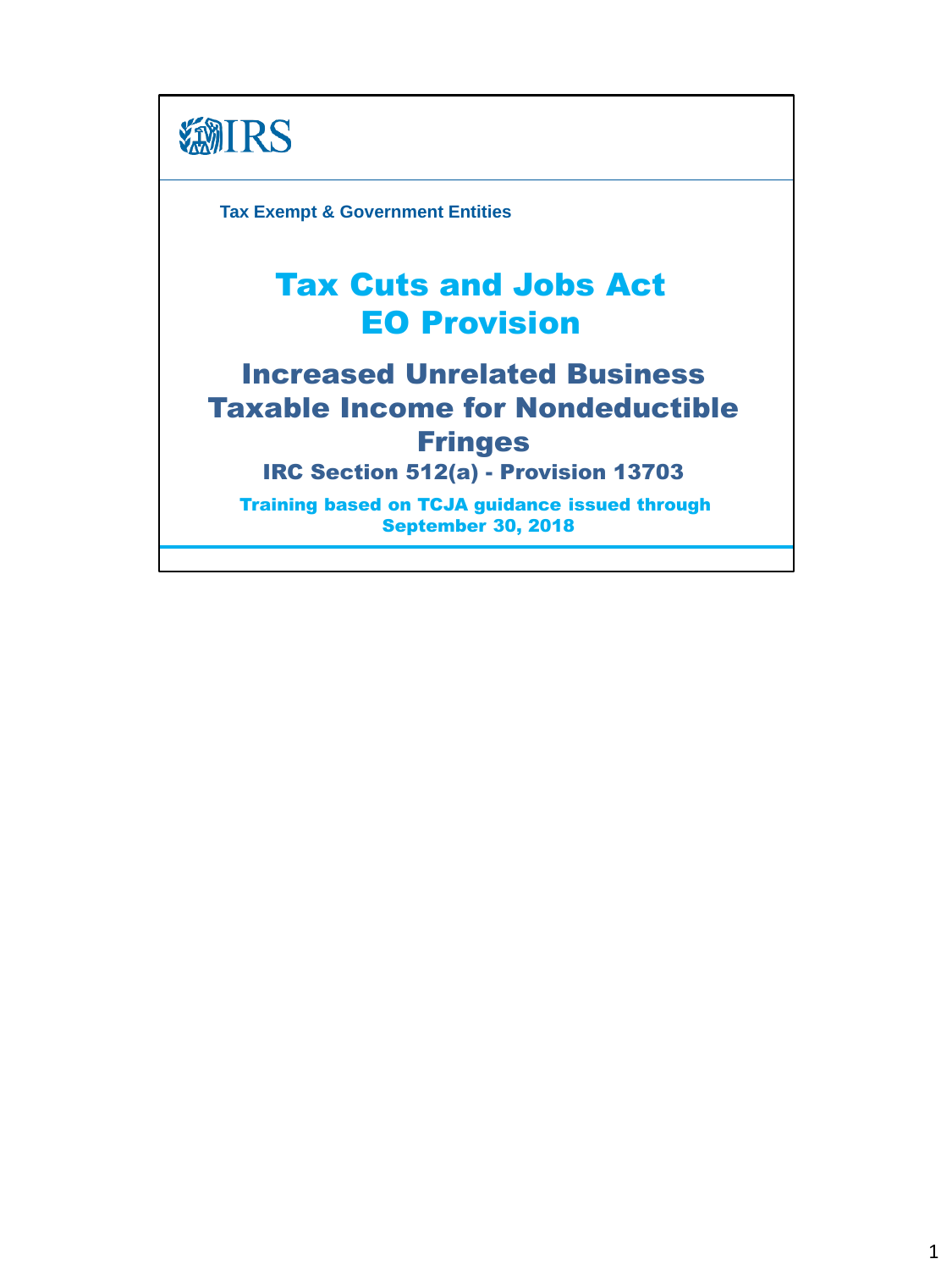

Section 13703 of the Tax Cuts and Jobs Act amends IRC 512(a) by adding new paragraph (7).

Under this paragraph, an organization's unrelated business taxable income is increased by amounts paid or incurred for any qualified transportation fringe, any parking facility used in connection with qualified parking that are not deductible under IRC 274. IRC 274 was modified by the TCJA to disallow most parking and transportation fringe benefit deductions.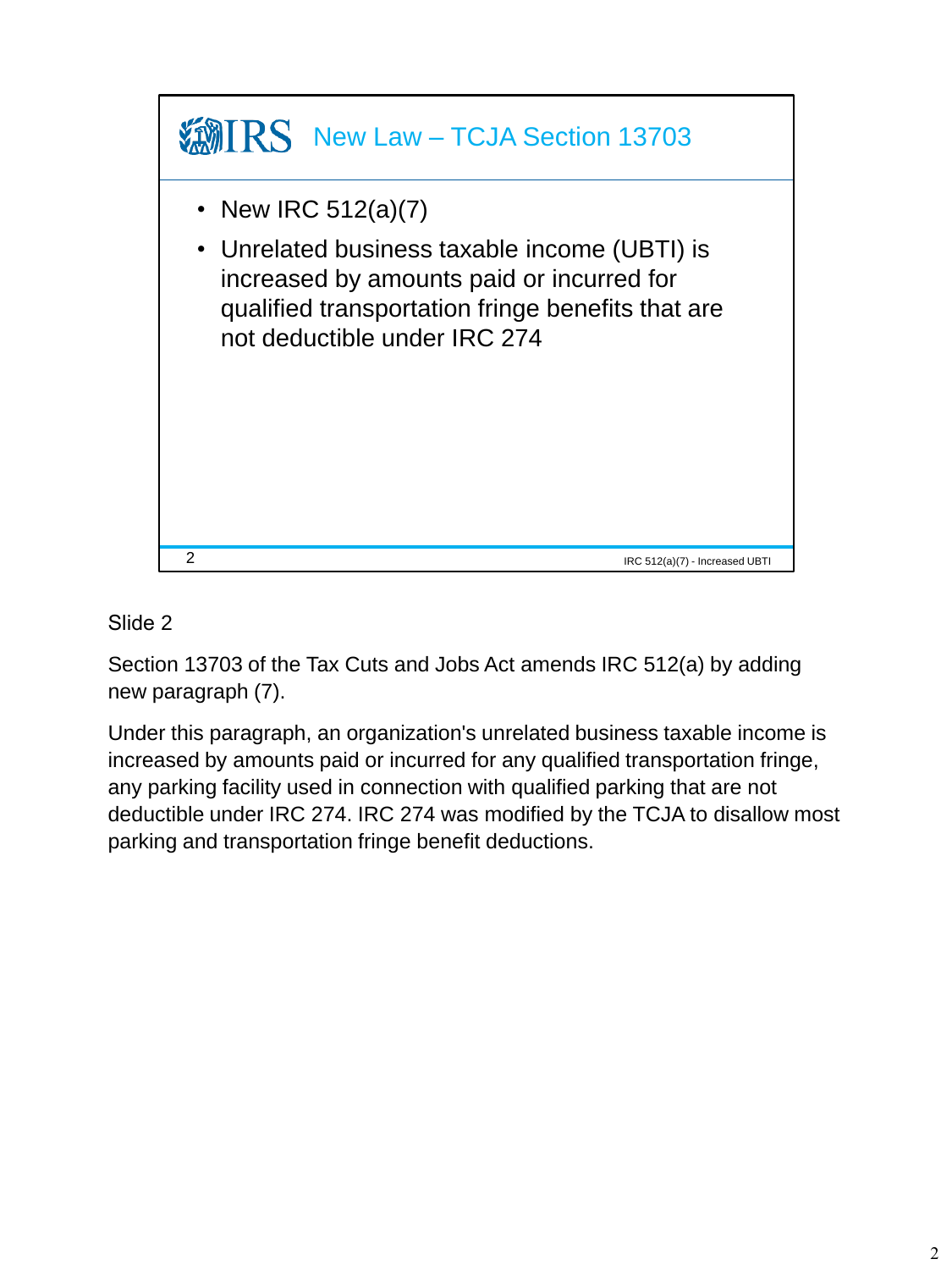

Under 512(a)(7), UBTI is increased only by amounts paid or incurred by an organization for any qualified transportation fringe as defined in IRC Section 132(f) or any parking facility used in connection with qualified parking as defined in IRC Section 132(f)(5)(C).

Qualified transportation benefits include:

- A ride in a commuter highway vehicle between the employee's home and work place.
- A transit pass.
- Qualified parking.

Qualified parking is parking provided to employees on or near the business work premises, or parking on or near a location from which employees commute to work by commuter highway vehicle mass transit, or van pool.

IRC Section 274 provides that no deduction is allowed for qualified transportation fringe benefits, as defined in IRC Section 132(f) (whether provided directly by the organization, or through a bona fide reimbursement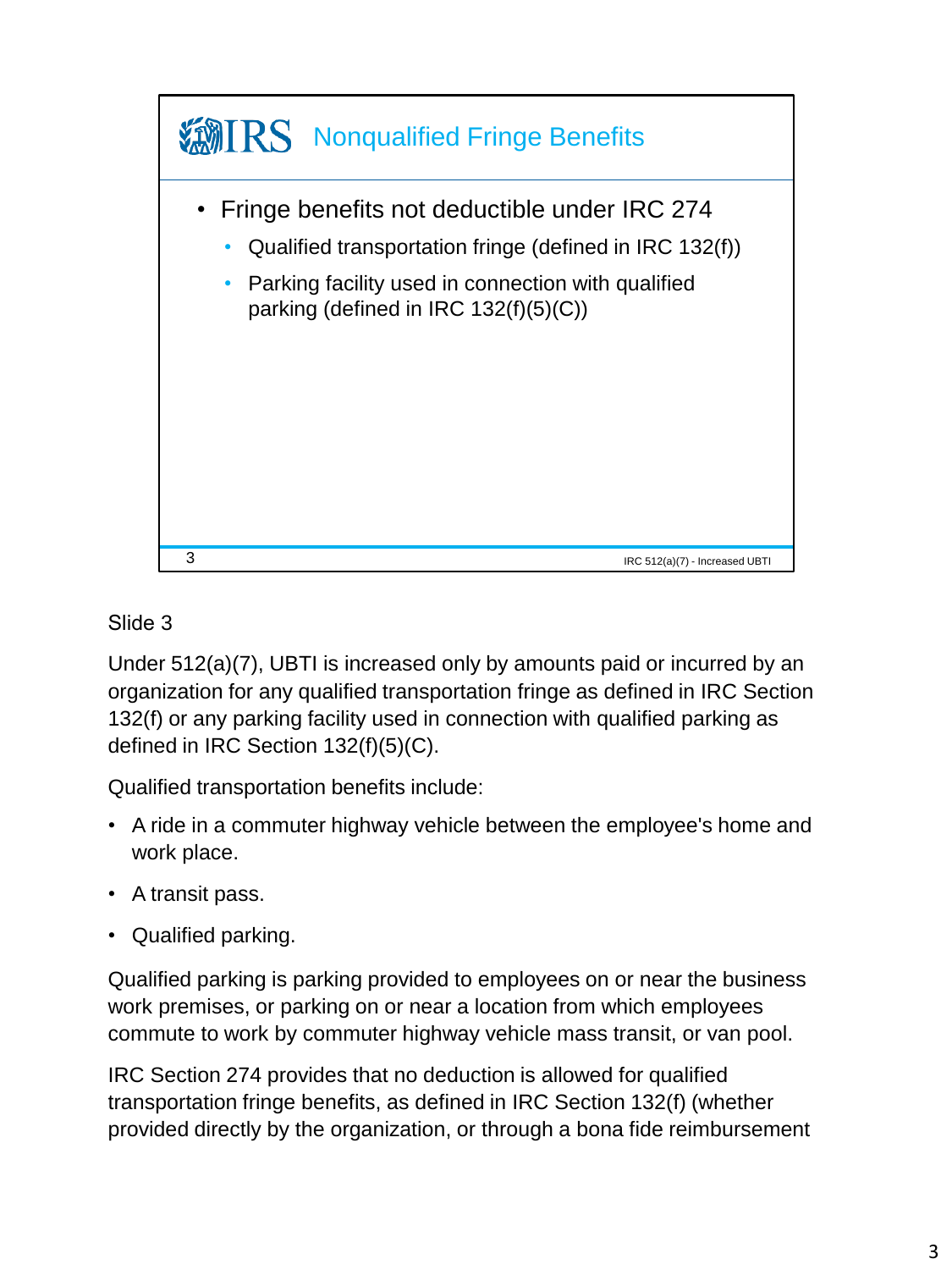arrangement, or through a compensation reduction agreement) incurred or paid after December 31, 2017. For example, under section 274, a for‐profit business corporation would not be able to deduct qualified transportation fringe benefits paid after December 31, 2017.

Under section 512(a)(7), if an exempt hospital provides a qualified transportation fringe, say transit passes, for its employees, the amount paid or incurred by the hospital for the transit passes is added to the unrelated business taxable income of the hospital.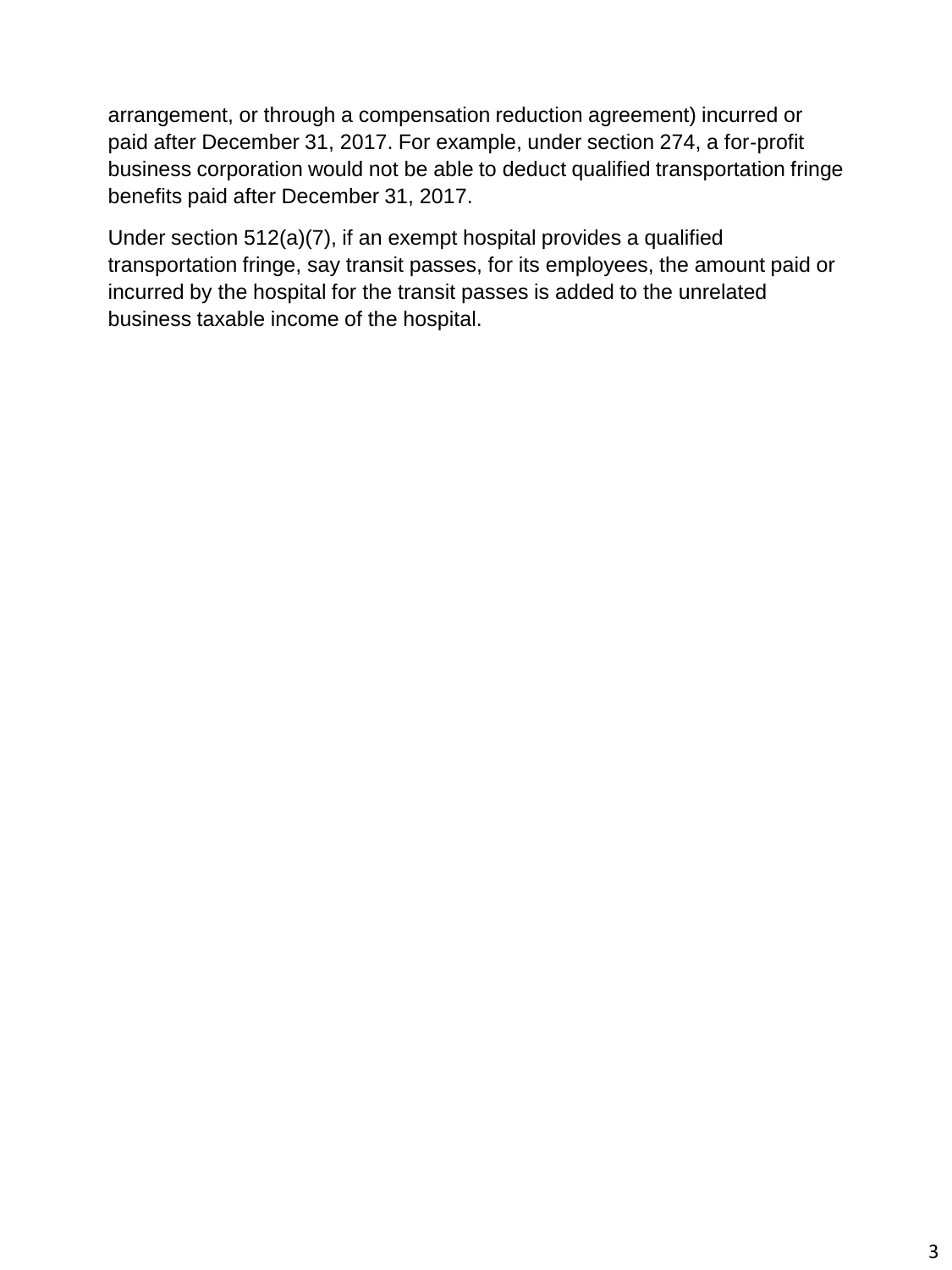

Although IRC Section 512(a)(7) references on‐premise athletic facilities fringe benefits as defined in IRC Section 132(j)(4)(B), the statute also states that UBTI is increased only by amounts for which a deduction is not allowable under IRC Section 274. IRC Section 274 does not disallow a deduction for the expense of on‐premises athletic facilities as defined in IRC Section 132(j)(4)(B). Therefore, amounts paid or incurred for on‐premise athletic facilities will not increase UBTI.

For example, if the exempt hospital makes it's on‐site gym to available to its employees, that is not considered a nondeductible fringe benefit and there is no increase in the hospital's UBTI.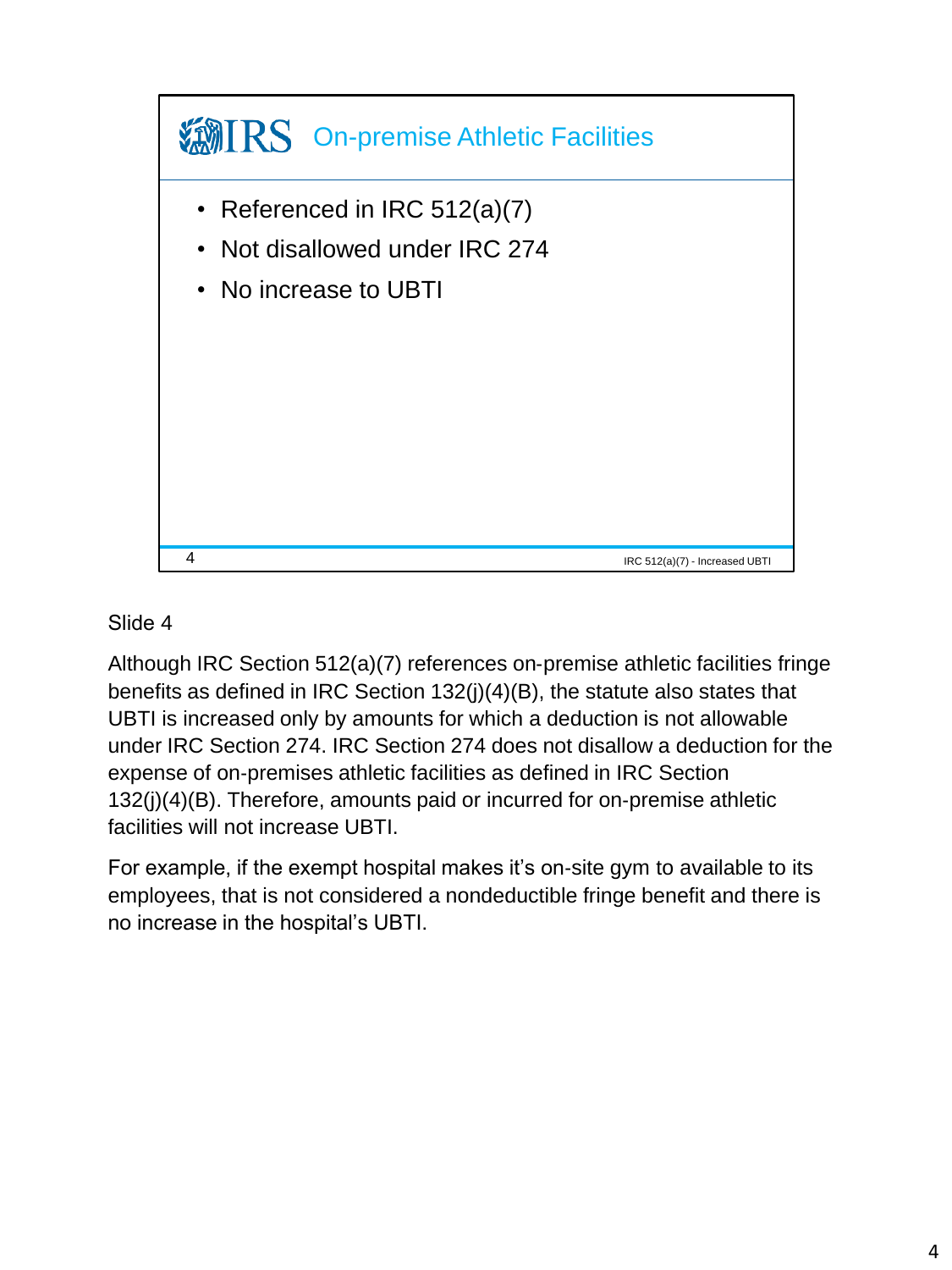

It is important to note that IRC 512(a)(7) specifies that amounts paid or incurred that are directly connected with an unrelated trade or business regularly carried on by the organization, are not included in UBTI. However, under IRC §274 those amounts are not allowed as a deduction when calculating UBTI.

For example, suppose the exempt hospital has a publication and 10 dedicated employees who solicit advertising for the publication. If the hospital provides transit passes for those employees, the amounts paid or incurred will not increase the hospital's UBTI; however, under 274 those amounts are not deductible from unrelated business income generated from the advertising activity.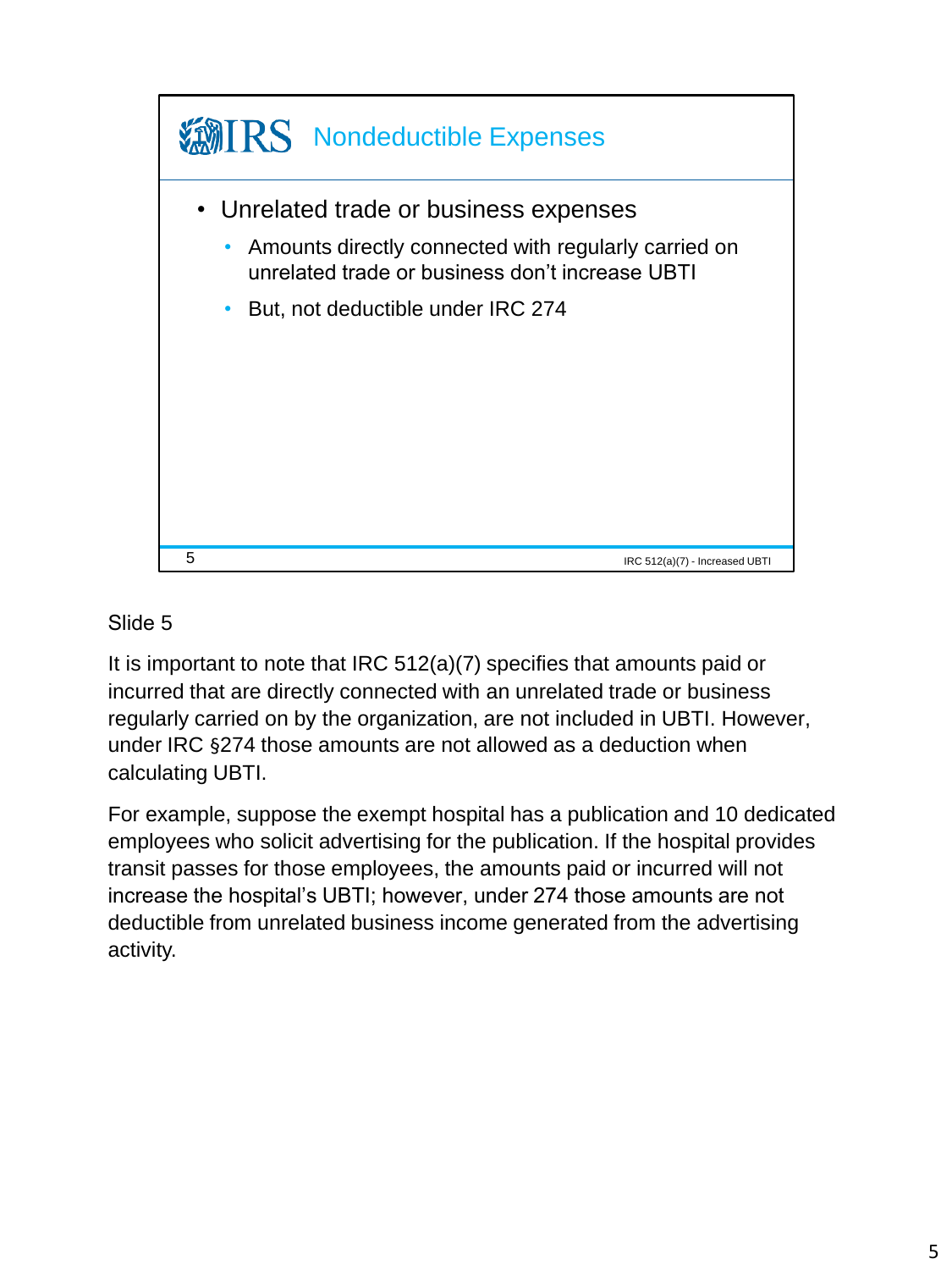

The effective date of the amendment applies to amounts paid or incurred after December 31, 2017. This means that taxpayers whose tax year ends after December 31, 2017 will have to report amounts paid or incurred for qualified transportation fringe benefits in their 2017 tax year. Organizations with a fiscal tax year that begins in 2017 have been instructed to enter the amount of any increase in UBTI on line 12 of the 2017 Form 990‐T.

For organizations reporting on a calendar year, the first reporting of amounts paid for disallowed fringe benefits would be on the 2018 Form 990‐T, which will be due May 15, 2019.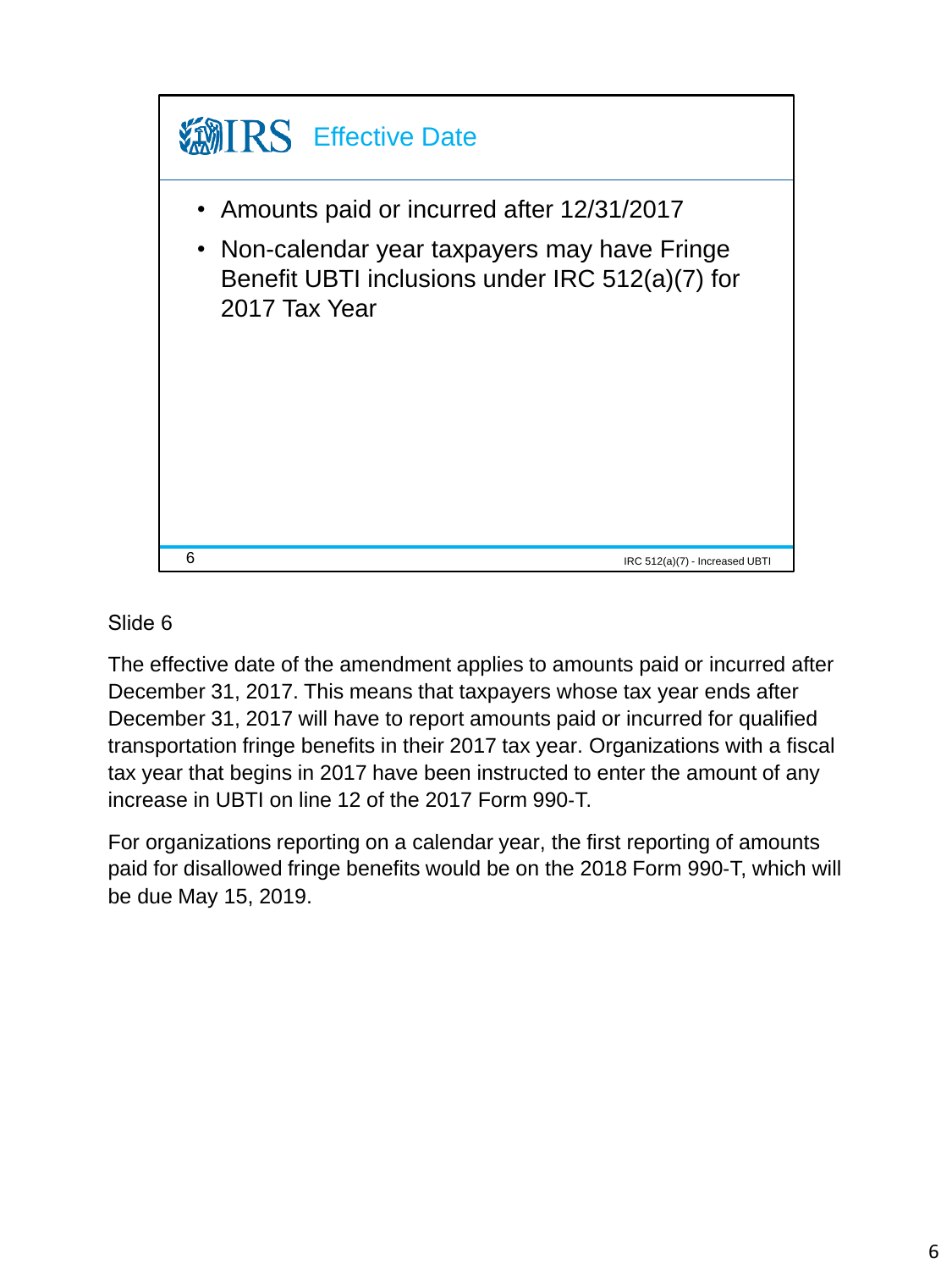

Form 990‐T for 2018 has been revised to provide a separate line, Line 34, for reporting amounts paid or incurred for disallowed fringe benefits. Form 990‐T Instructions direct filers to include amounts paid or incurred for qualified transportation benefits disallowed under IRC 274.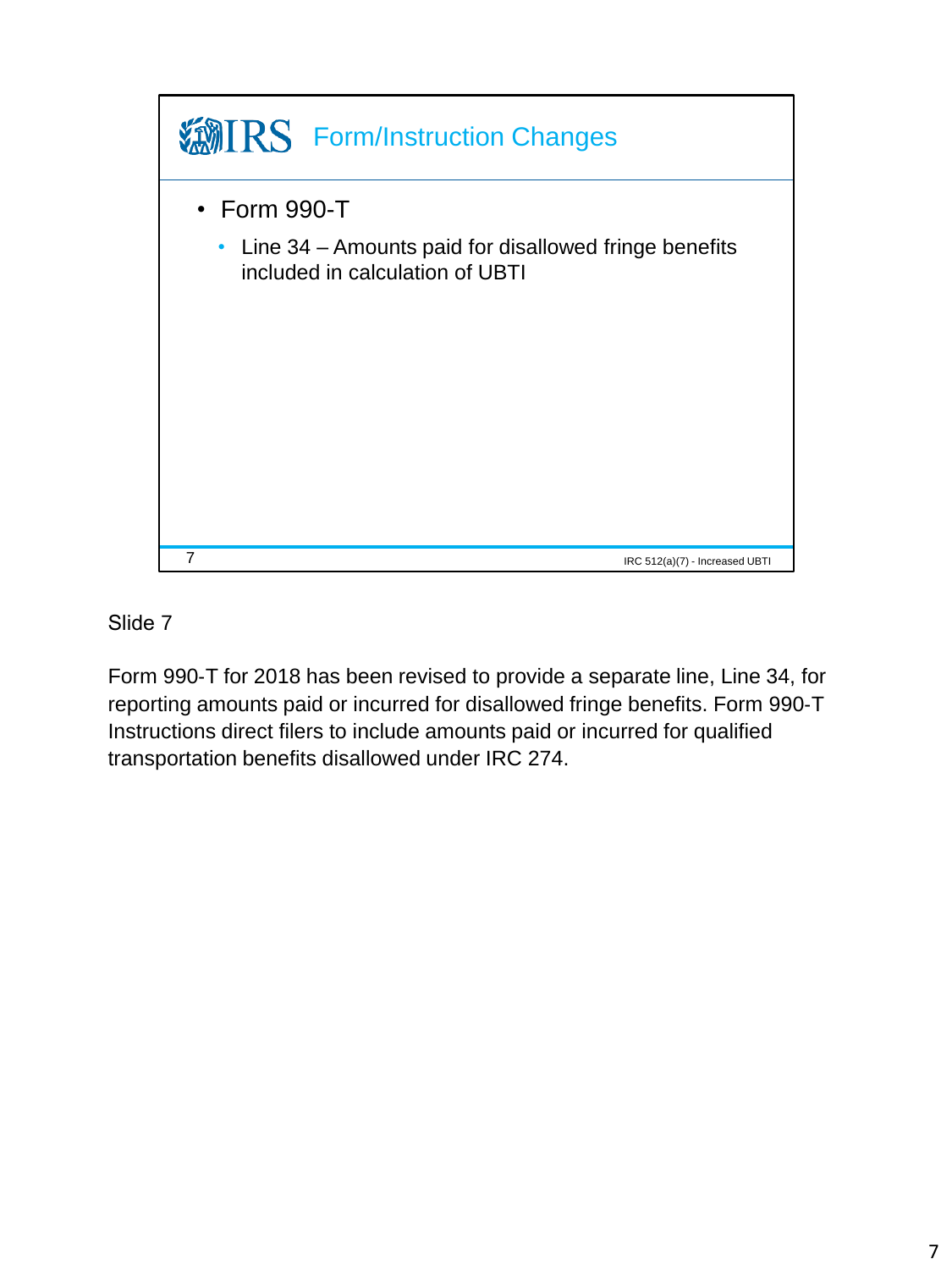

Tour facilities – employee parking lots with free parking for the employees and where parking in the area is paid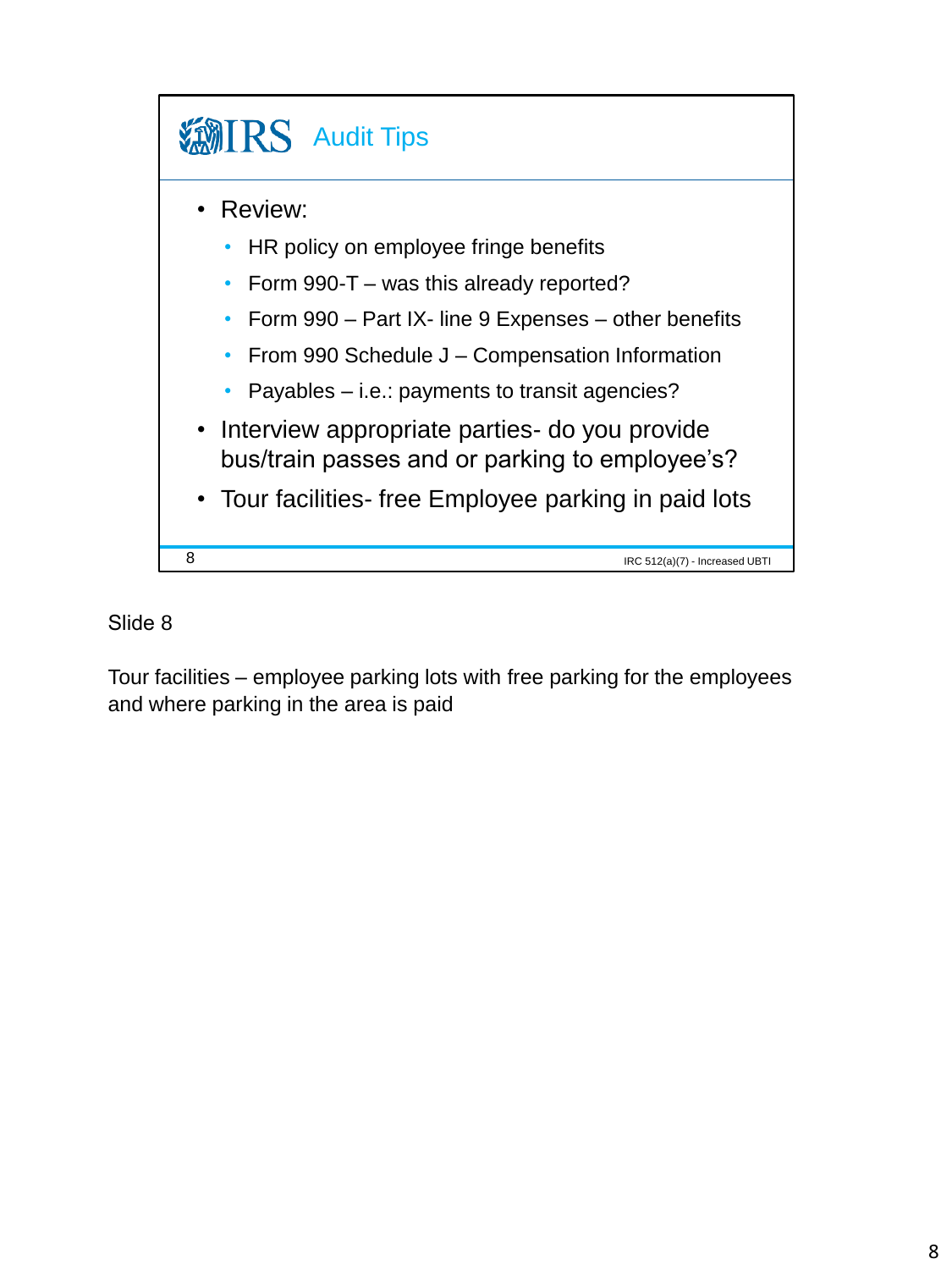

FAQs will be posted on IRS.gov addressing some of the issues related to IRC 512(a)(7) and disallowed fringe benefits. Review the FAQs once they become available

Refer to Notice 2018‐67 proposed regulations previously discussed under 512(a)(6).